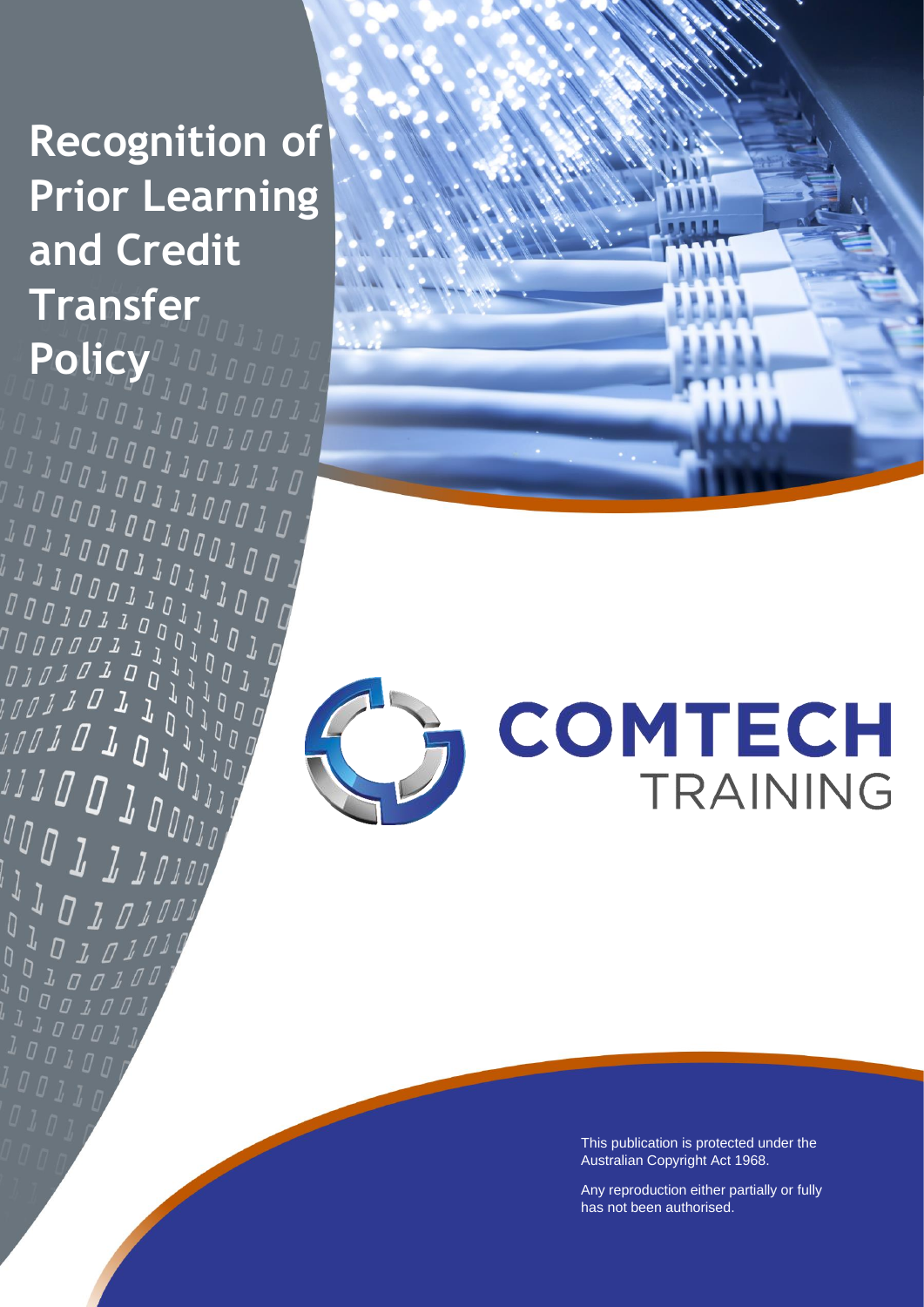

| <b>Provider Details</b>                                           |                       |  |  |  |  |  |  |  |
|-------------------------------------------------------------------|-----------------------|--|--|--|--|--|--|--|
| RAMSDEN TELECOMMUNIATIONS TRAINING PTY LTD<br>T/A COMTECH TRANING |                       |  |  |  |  |  |  |  |
| RTO Code 90933                                                    | ABN NO. 371 069 89235 |  |  |  |  |  |  |  |
| 7 Underwood Road, Homebush NSW 2140                               |                       |  |  |  |  |  |  |  |
| Phone 1300 371 130                                                |                       |  |  |  |  |  |  |  |
| Website: www.comtech.edu.au                                       |                       |  |  |  |  |  |  |  |
| Email: enquiries@comtech.edu.au                                   |                       |  |  |  |  |  |  |  |

| <b>Version Control</b>                                                                |                                    |                        |                 |                  |                |  |  |  |  |
|---------------------------------------------------------------------------------------|------------------------------------|------------------------|-----------------|------------------|----------------|--|--|--|--|
| Recognition of Prior Learning and Credit<br><b>DOCUMENT</b><br><b>Transfer Policy</b> |                                    |                        |                 |                  |                |  |  |  |  |
| <b>VERSION</b>                                                                        |                                    | CT NAT 21/11-2017 R1.0 |                 |                  |                |  |  |  |  |
| <b>NEXT REVIEW DATE</b>                                                               |                                    |                        |                 |                  |                |  |  |  |  |
| <b>DATE</b>                                                                           | <b>SUMMARY OF CHANGES MADE</b>     |                        | <b>Modified</b> | Approved         | <b>VERSION</b> |  |  |  |  |
| 21/11/2017                                                                            | <b>Rebranding of Policy Format</b> | EC                     |                 | R <sub>1.0</sub> |                |  |  |  |  |
|                                                                                       |                                    |                        |                 |                  |                |  |  |  |  |
|                                                                                       |                                    |                        |                 |                  |                |  |  |  |  |
|                                                                                       |                                    |                        |                 |                  |                |  |  |  |  |
|                                                                                       |                                    |                        |                 |                  |                |  |  |  |  |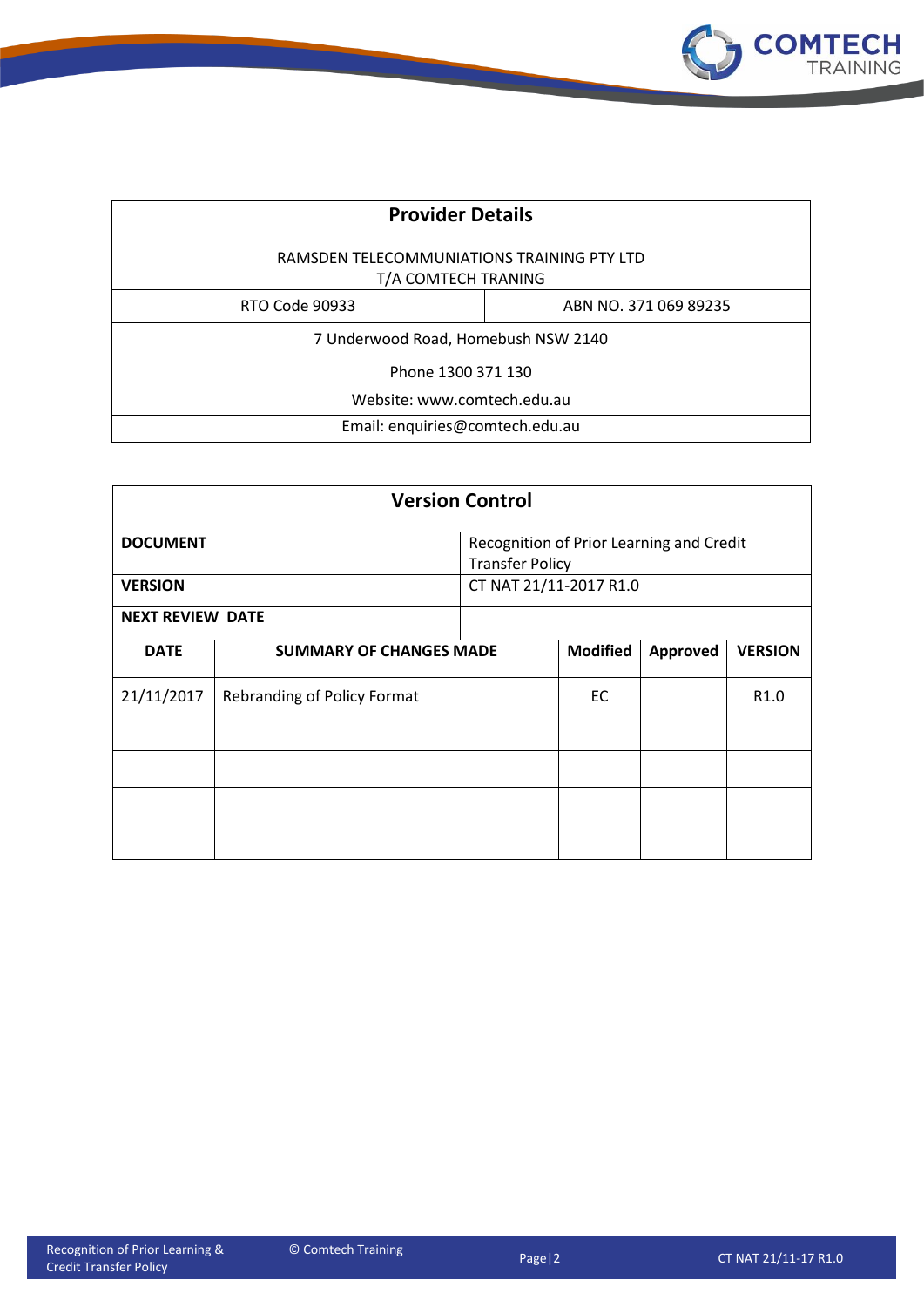

# **Recognition of Prior Learning & Credit Transfer Policy**

## **Purpose & Scope**

This policy is to ensure that a student's prior learning achieved through formal and informal training, work experience or other life experiences and previously attained Units of Competency are appropriately and compliantly recognised.

### **Definitions**

**AQF** Australian qualification framework

**RPL** Recognition of Prior learning

**CT** Credit Transfer

**SMS** Student Management System

## **Legislative Compliance reference – Standards for Registered Training Organisation – 1.1,1.2,1.8**

## **1. Recognition of Prior Learning**

- **1.** Comtech is obliged to provide RPL/CT to students for units of competency as previously completed by a student with another training provider. If after assessment of evidence RPL/CT is granted to a student this will reduce the learning a student will undertake in completing their training with Comtech.
- **2.** Each student is advised to the bring to the attention of Comtech staff, their previous qualifications before they commence their training. Where a student presents evidence of completion of a unit or qualification, Comtech will assess the evidence as to suitability and authenticity.
- **3.** RPL/CT will be considered before a student commences their training with Comtech, however an application for RPL/CT can be made at any stage during a student's training with Comtech.
- **4. Recognition of Prior Learning (RPL**) is an assessment on an individual basis of a student's skills and knowledge obtained by the student through previous training, work experience and or life experience. All of the evidence as presented by a student will be evaluated by Comtech in a fair manner and the authenticity and validity of the evidence as presented assessed.
- **5.** RPL is used to determine the advanced standing, within a training program, that a student may be awarded as a result of their experience.

#### **1.1 Evidence Required**

- Comtech assessors must be assured that where a student is seeking RPL that the student has the skills, knowledge and attributes as described in the module, or the unit of competency they intend to undertake.
- All evidence provided by a student to Comtech for RPL assessment will be considered as per the rules of evidence as set out in Standards for Recognised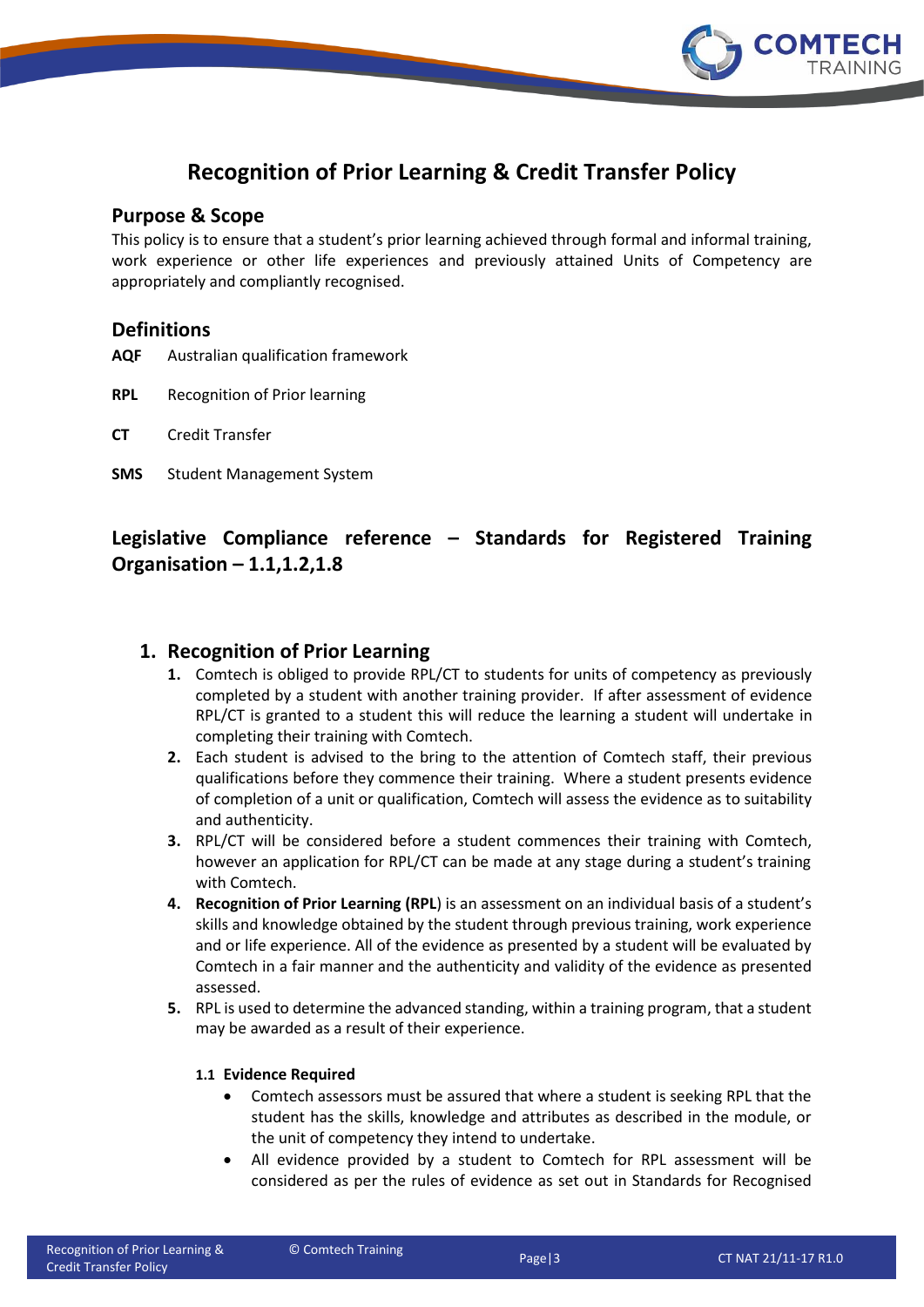

Training 2015, where each assessor will consider the evidence on the basis of validity, sufficiency and the authenticity of the documents as provided.

- **National Recognition -**Comtech will accept qualifications and/or statements of attainment of qualifications or part thereof completed at other training providers and recognise that these are part of the Australian Qualification Framework and will ensure these form part of the RPL/CT assessment process.
- **Evidence may include, but is not limited to;**
- Industry certificate or 'ticket'
- Resume/CV
- Statutory declaration stating a student's prior learning and or experience
- Assessment Documentation
- Academic Testamur and or Transcript from registered RTO
- Letter of reference from employer setting out examples of work completed
- Reference or a letter of reference from State or Territory Association in relation to qualifications held
- Overseas certificate/logbook/training program completion certificate

## **2. RPL Procedure and Checklist**

- **1.** Student to arrange a meeting with a Comtech Assessor to discuss RPL Application and fees and charges associated with an RPL Assessment.
- **2.** Student provided with RPL Assessment form, Comtech RPL Fees and payment details form and student declaration.
- **3.** Student to complete RPL Assessment form.
- **4.** Student to return RPL assessment form with all necessary supporting evidence.
- **5.** Comtech assessor to consider the validity and authenticity of all evidence as presented.
- **6.** All evidence as provided by a student will be stored electronically on the student management system and in hard copy in the students individual file. All original documents shall be photocopied and the originals immediately returned to the student.
- **7.** Any documents which are presented and are copies of an original document, must be presented as certified copies, sited and dated by the assessor.
- **8.** Assessor to consider student's competency on review of the evidence, as per Comtech RPL Assessment procedure
- **9.** Evidence is then considered as satisfactory or unsatisfactory.
- **10.** Student is then informed of RPL assessment outcome.
- **11.** Where an RPL application is successful the student will be advised in writing of the following;
	- Units of competency/modules considered as completed, and issued with;
	- Statement of Attainment/Certificate, where applicable
	- Record of student's successful application will be uploaded to the student management system
	- All documents included in the assessment to be placed in the student file
- **12.** Where an RPL application is unsuccessful a student will be advised as to the reasons why the application was unsuccessful in writing and provided with enrolment details for the required unit.
- **13.** Each student to be advised of their right to appeal, as set out in the Comtech Complaints and Appeals policy.

## **3. Comtech RPL Assessment Procedure**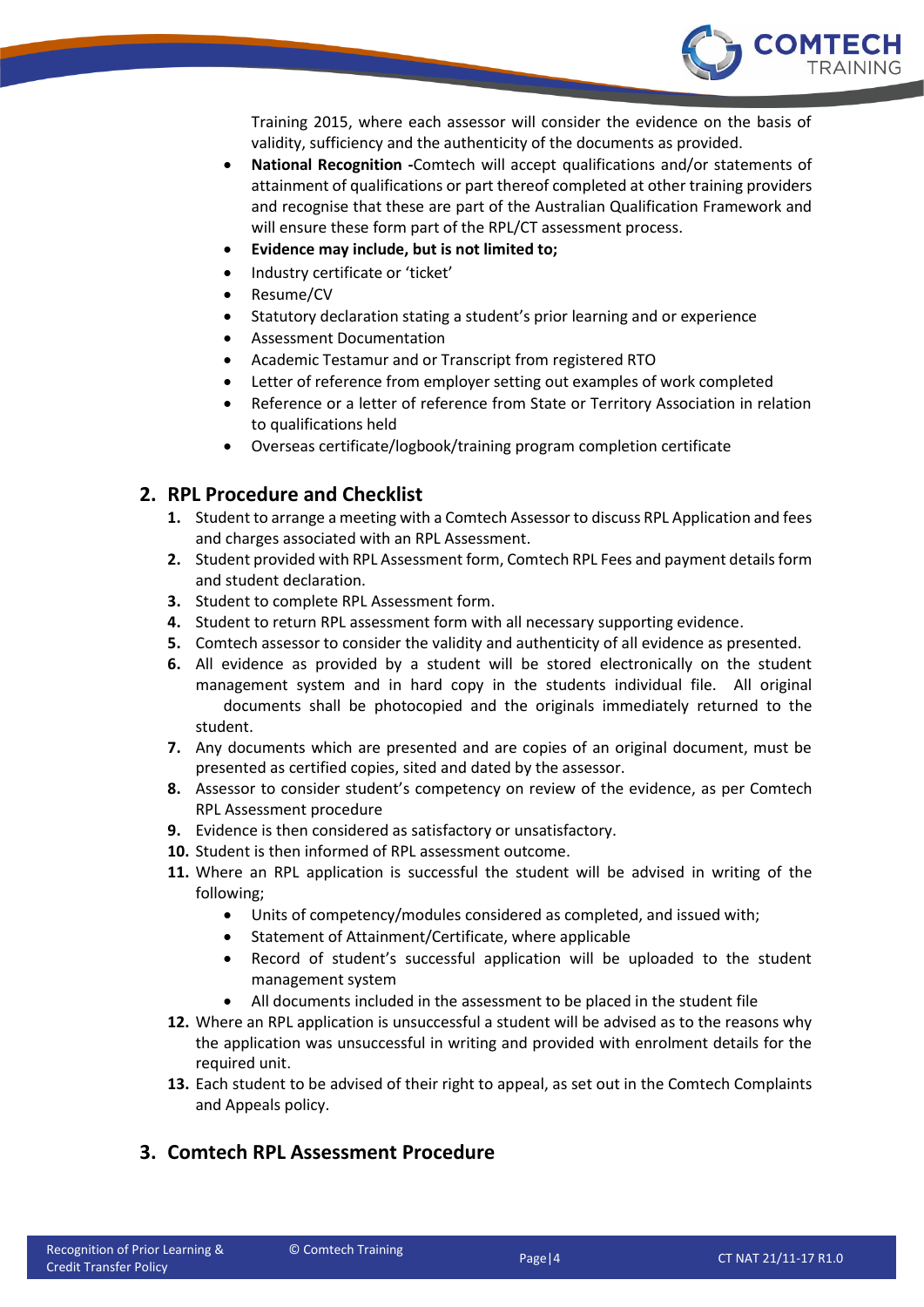

- **1.** On receipt of RPL enquiry, administration will advise the student as to the evidence as required which must be submitted by the student as to the RPL query.
- **2.** Administration will send the student an RPL assessment form for completion
- **3.** Student to complete the Assessment form and return with all the required evidence, in advance of commencement of their training.
- **4.** Student will arrange to meet with Assessor to consider the RPL assessment and the evidence as provided.
- **5.** Assessor will consider all of the evidence
- **6.** The evidence will be verified and considered if sufficient so as to consider if a student has completed a unit or qualification, which is mapped against the training packages [www.training.gov.edu.au](http://www.training.gov.edu.au/) .
- **7.** If an application is successful, administration will update the student information on the student management system and issue any statement of attainment of RPL granted.
- **8.** Student file will be updated
- **9.** Any statement of attainment will not be issued until all required RPL fees have been paid.

#### **3.1 Accepted Evidence;**

- Original or certified copy of RTO AQF documentation of each unit as sought for RPL
- Student to provide their USI so as to enable Comtech to confirm any previous units as completed

Where a students' application for RPL is successful they will be informed in writing and RPL recorded on the student contact record, saved on Axcelerate and an email sent to the trainer and assessor.

Where a student's RPL application is unsuccessful a student will be advised as to the reasons why the application was unsuccessful in writing and provided with enrolment details for the required unit.

### **4. RPL Fees**

The Comtech fees for RPL are:

• Payment of \$135 must accompany your RPL application. Once your RPL evidence has been submitted and our assessor accepts that the requirements for the unit have been met, you will be required to make a further payment for each unit of competency for which you have been assessed as competent. Once that payment has been received, we will issue a Nationally Recognised Statement of Attainment for that unit. The price for each unit will depend on the level of the unit, as per the following list:

| Certificate I:           | \$100 |
|--------------------------|-------|
| Certificate II:          | \$120 |
| Certificate III:         | \$135 |
| Certificate IV:          | \$200 |
| Diploma:                 | \$300 |
| <b>Advanced Diploma:</b> | \$400 |

No Certificates or Statements of attainment will be issued until all fees are paid

## **5. Credit Transfer** – **(CT)**

.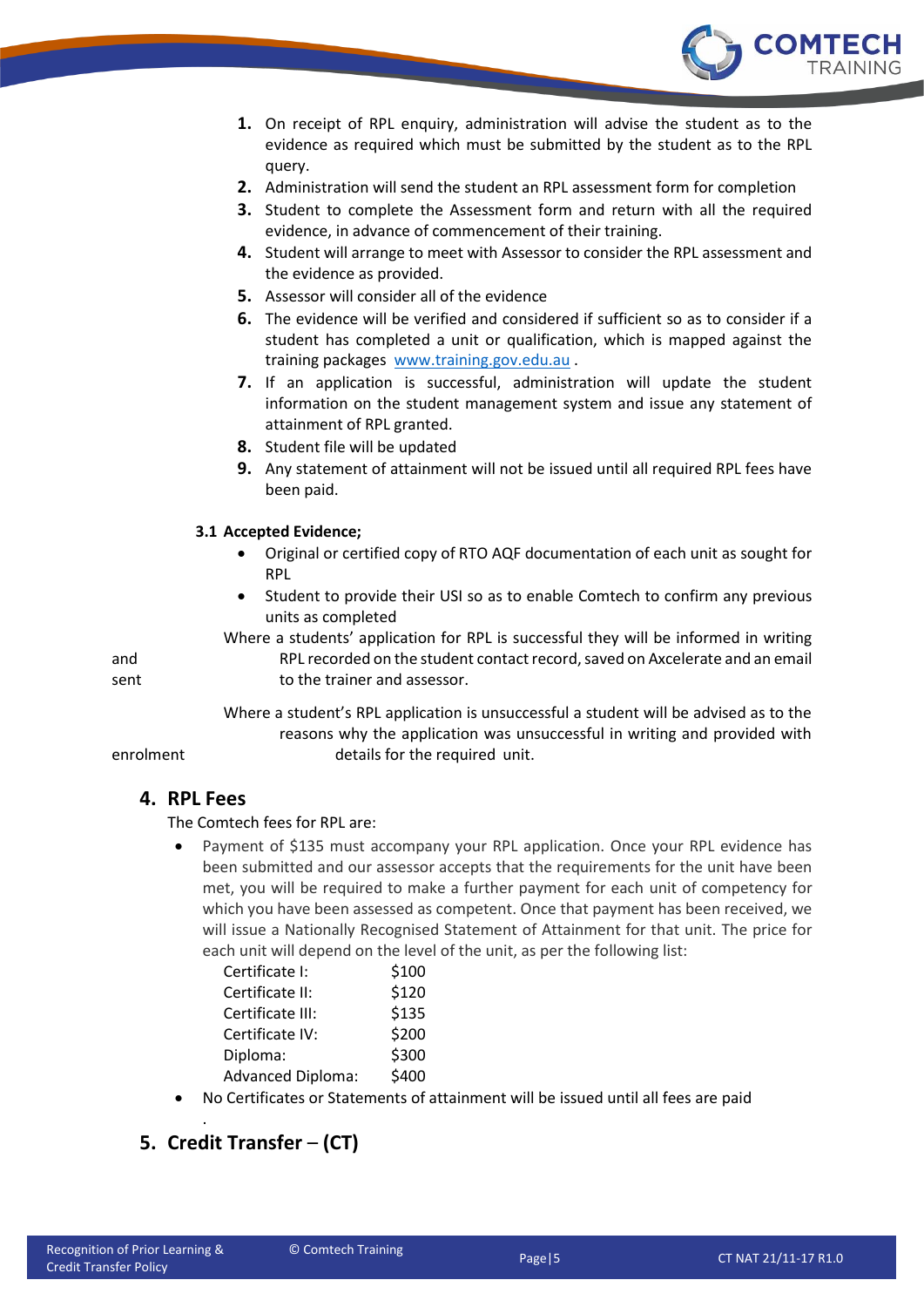

 Comtech is obliged to provide CT to students who have completed an equivalent certification/statement of attainment to a unit or qualification which is within Comtech's scope of registration as completed at another training organisation.

#### **5.1 Before the Student Enrols**

- Each student is advised to the bring to the attention of Comtech staff, their previous qualifications before they commence their training. Where a student presents evidence of completion of a unit or qualification, Comtech will assess the evidence as to suitability and authenticity.
- If the evidence provides sufficient and authentic verification of completion of a unit or qualification, the unit is mapped against the training package on [www.training.gov.edu.au](http://www.training.gov.edu.au/)
- Accepted evidence;
	- o Original or certified copy of RTO AQF documentation of each unit as sought for CT
	- o Student to provide their USI so as to enable Comtech to confirm any previous units as completed
- Where a students' application for CT is successful they will be informed in writing, the CT recorded on the student contact record and saved on Axcelerate.
- Where a student's CT application is unsuccessful a student will be advised as to the reasons why the application was unsuccessful in writing and provided with enrolment details for the required unit.
- Each student to be advised of their right to appeal, as set out in the Comtech Complaints and Appeals policy

#### **5.2 Credit Transfer Procedure and Checklist**

- **1.** Student to arrange meeting with Comtech Assessor to discuss CT.
- **2.** Student to provide required evidence and supporting documentation to Comtech assessor in advance of commencement.
- **3.** Comtech assessor to consider the validity and authenticity of all evidence as presented.
- **4.** All evidence as provided by a student will be stored electronically on the SMS and in hard copy in the students individual file. All original documents shall be photocopied and the originals returned to the student.
- **5.** Any documents which are presented and are copies of an original document, must be presented as certified copies.
- **6.** Comtech assessor to consider student's competency on review of the evidence as presented.
- **7.** Evidence considered as satisfactory or unsatisfactory.
- **8.** Student informed of CT application.
- **9.** Where a students' application for CT is successful they will be informed in writing, the CT is recorded on the student contact record, saved on the student management system.
- **10.** Where a student's CT application is unsuccessful a student will be advised as to the reasons why the application was unsuccessful in writing and provided with enrolment details for the required unit.
- **11.** Each student to be advised of their right to appeal, as set out in the Comtech Complaints and Appeals policy.

## **6. Credit Transfer Assessment Procedure**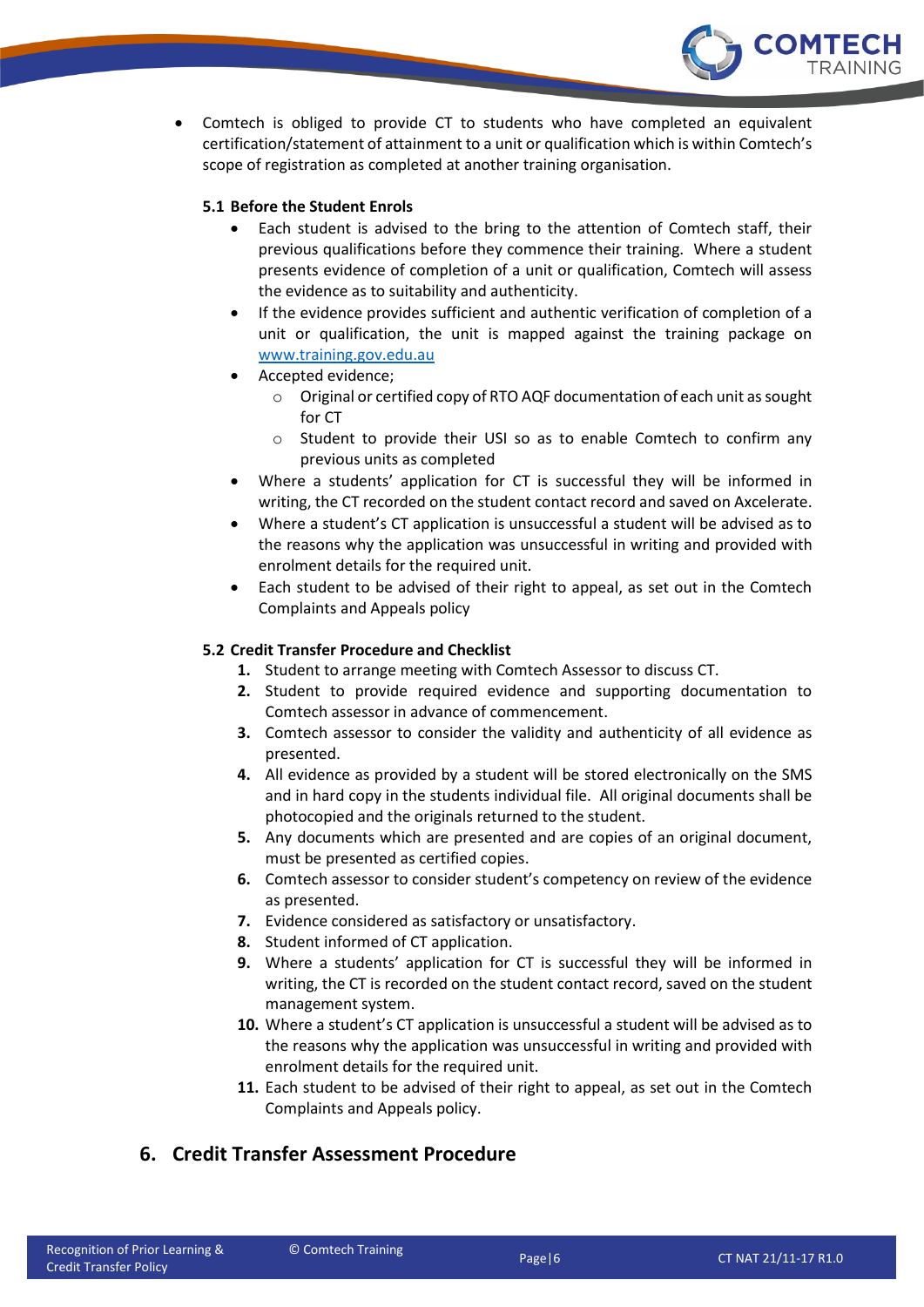

- **a.** On receipt of CT enquiry, administration will advise the student as to the evidence as required which must be submitted by the student as to the CT query.
- **b.** Administration will send the student an CT assessment form for completion
- **c.** Student to complete the Assessment form and return with all the required evidence, in advance of commencement of their training.
- **d.** Student will arrange to meet with Assessor to consider the CT assessment and the evidence as provided.
- **e.** Assessor will consider all of the evidence
- **f.** The evidence will be verified and considered if sufficient so as to consider if a student has completed a unit or qualification, which is mapped against the training packages [www.training.gov.edu.au](http://www.training.gov.edu.au/) .
- **g.** If an application is successful, administration will update the student information on the student management system and issue any statement of attainment of CT granted.
- **h.** Student file will be updated
- **i.** Any statement of attainment will not be issued until all required CT fees have been paid
	- $\circ$  This form must accompany your RPL/CT application. The RPL/CT application form has 2 Parts.
	- o Part 1 is a cover sheet that you complete once only.
	- $\circ$  Part 2 must be completed for each subject or unit you want RPL for. Example: If you are applying for 3 units to have RPL, you complete Part 1 once and Part 2 three times; once for each subject documenting the evidence you are submitting for that subject.
	- o Further information can be found in the RPL Information Guide.

## **This Policy applies to:**

All admin staff All sales All operations managers All State Mangers National Training Manager General Manager Compliance Finance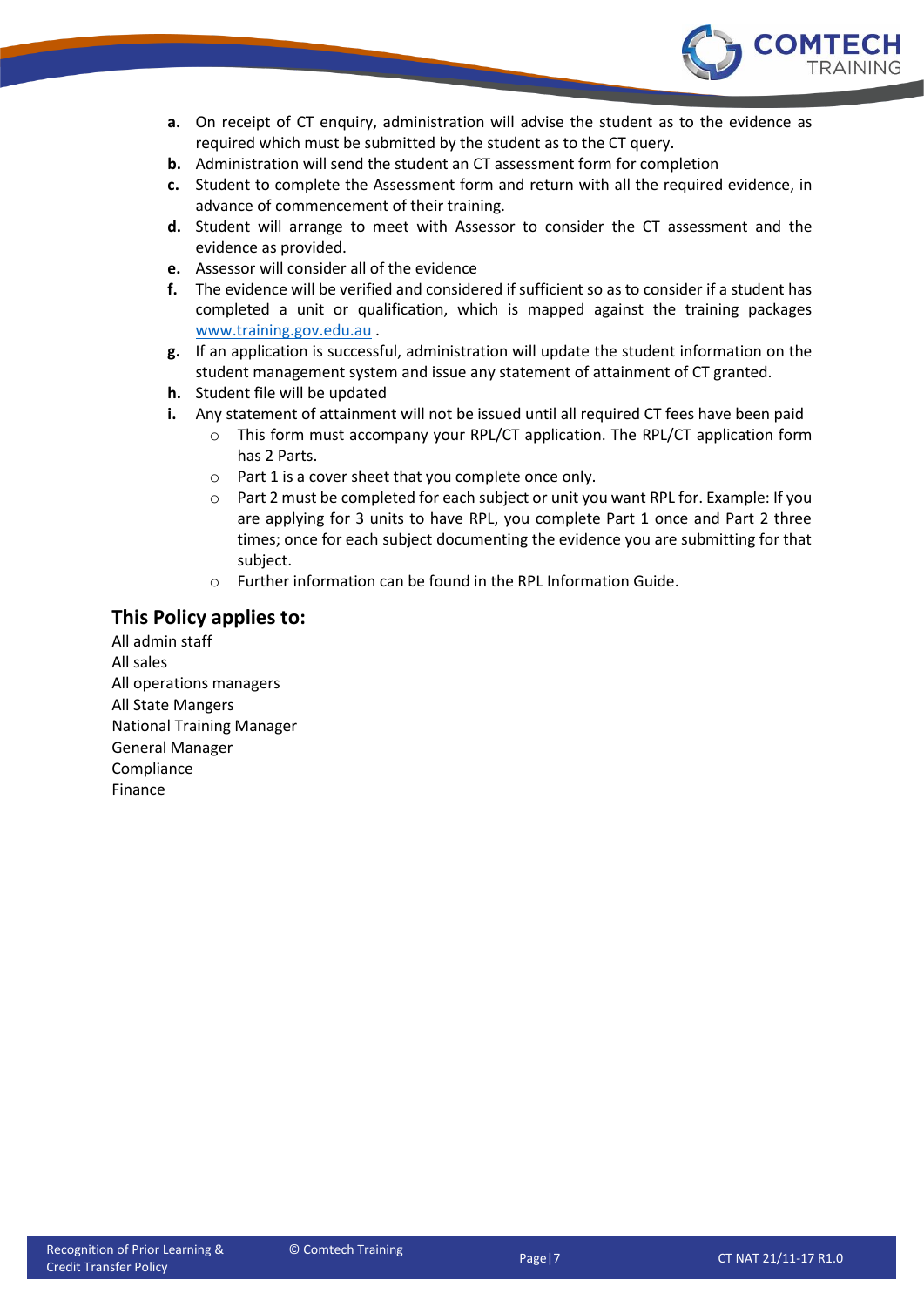

# **PART 1 - Payment Details**

 $\mathbf{r}$ 

| <b>Direct Deposit</b>                 | For information, please contact our office: Call 1300 881 004 or email: accounts@comtech.edu.au       |                                                     |  |  |                |  |       |  |  |                |  |                                                                   |  |  |                |  |  |
|---------------------------------------|-------------------------------------------------------------------------------------------------------|-----------------------------------------------------|--|--|----------------|--|-------|--|--|----------------|--|-------------------------------------------------------------------|--|--|----------------|--|--|
| <b>Credit Card</b>                    |                                                                                                       | Visa/MasterCard<br>Please enter your details below: |  |  |                |  |       |  |  |                |  |                                                                   |  |  |                |  |  |
| <b>Credit Card Number</b>             |                                                                                                       |                                                     |  |  | $\blacksquare$ |  |       |  |  | $\blacksquare$ |  |                                                                   |  |  | $\blacksquare$ |  |  |
| <b>Expiry Date</b>                    | Month:                                                                                                |                                                     |  |  |                |  | Year: |  |  |                |  | <b>Authorisation</b><br>No.<br>(Last 3 digits above<br>signature) |  |  |                |  |  |
| Name on Card                          |                                                                                                       |                                                     |  |  |                |  |       |  |  |                |  |                                                                   |  |  |                |  |  |
| Amount                                | <b>AUD\$</b>                                                                                          |                                                     |  |  |                |  |       |  |  |                |  |                                                                   |  |  |                |  |  |
| To verify card holder's<br>signature: | Ensure a scanned copy of your passport ID page or driver's license is attached with your application. |                                                     |  |  |                |  |       |  |  |                |  |                                                                   |  |  |                |  |  |

## **Student Information**

| Surname:                                                                                           |                            |  |  |  |  |                             | First name: |                |  |  |                |
|----------------------------------------------------------------------------------------------------|----------------------------|--|--|--|--|-----------------------------|-------------|----------------|--|--|----------------|
| <b>USI Number:</b>                                                                                 |                            |  |  |  |  |                             |             |                |  |  | Date of Birth: |
| <b>Address:</b>                                                                                    |                            |  |  |  |  |                             |             |                |  |  |                |
|                                                                                                    |                            |  |  |  |  |                             |             |                |  |  |                |
| Phone:                                                                                             |                            |  |  |  |  |                             |             | <b>Mobile:</b> |  |  |                |
| <b>Qualification/Program code:</b>                                                                 |                            |  |  |  |  |                             |             |                |  |  |                |
| <b>Qualification/Program name</b>                                                                  |                            |  |  |  |  |                             |             |                |  |  |                |
|                                                                                                    |                            |  |  |  |  |                             |             |                |  |  |                |
| I hereby certify that the information provided and the documentation attached is true and correct. |                            |  |  |  |  |                             |             |                |  |  |                |
| Signed:                                                                                            |                            |  |  |  |  |                             |             |                |  |  |                |
|                                                                                                    |                            |  |  |  |  |                             |             |                |  |  |                |
| Date:                                                                                              |                            |  |  |  |  |                             |             |                |  |  |                |
| Office use only                                                                                    |                            |  |  |  |  |                             |             |                |  |  |                |
|                                                                                                    |                            |  |  |  |  | Date received from student: |             |                |  |  |                |
|                                                                                                    |                            |  |  |  |  |                             |             |                |  |  |                |
|                                                                                                    | Date returned by assessor: |  |  |  |  |                             |             |                |  |  |                |
|                                                                                                    |                            |  |  |  |  | Student no:                 |             |                |  |  |                |
|                                                                                                    |                            |  |  |  |  |                             |             |                |  |  |                |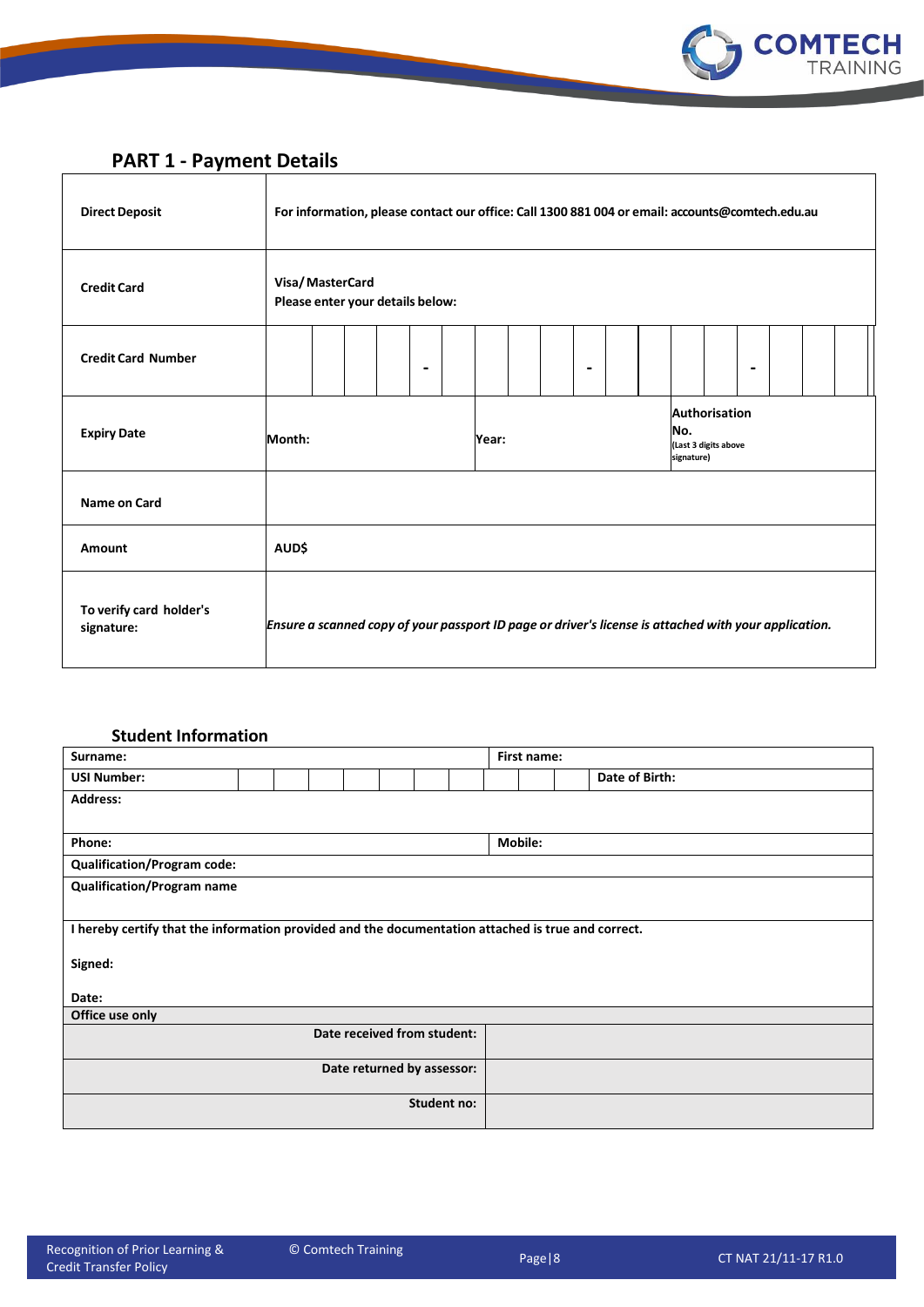

## **Part 2- Claims of Competency**

| ,<br><b>Student Name:</b>                     |                                 |          |  |  |  |  |  |  |  |  |
|-----------------------------------------------|---------------------------------|----------|--|--|--|--|--|--|--|--|
| Course/Module/Unit of Competency code:        |                                 |          |  |  |  |  |  |  |  |  |
| <b>Course/Module/Unit of Competency name:</b> |                                 |          |  |  |  |  |  |  |  |  |
| <b>Learning Outcome/Performance Criteria</b>  | <b>Claims of Prior Learning</b> | Evidence |  |  |  |  |  |  |  |  |
|                                               |                                 |          |  |  |  |  |  |  |  |  |
|                                               |                                 |          |  |  |  |  |  |  |  |  |
|                                               |                                 |          |  |  |  |  |  |  |  |  |
|                                               |                                 |          |  |  |  |  |  |  |  |  |
|                                               |                                 |          |  |  |  |  |  |  |  |  |
|                                               |                                 |          |  |  |  |  |  |  |  |  |
|                                               |                                 |          |  |  |  |  |  |  |  |  |
|                                               |                                 |          |  |  |  |  |  |  |  |  |
|                                               |                                 |          |  |  |  |  |  |  |  |  |
|                                               |                                 |          |  |  |  |  |  |  |  |  |
|                                               |                                 |          |  |  |  |  |  |  |  |  |
|                                               |                                 |          |  |  |  |  |  |  |  |  |
|                                               |                                 |          |  |  |  |  |  |  |  |  |
|                                               |                                 |          |  |  |  |  |  |  |  |  |

| <b>Evidence Number</b> | <b>Document Title</b> |
|------------------------|-----------------------|
|                        |                       |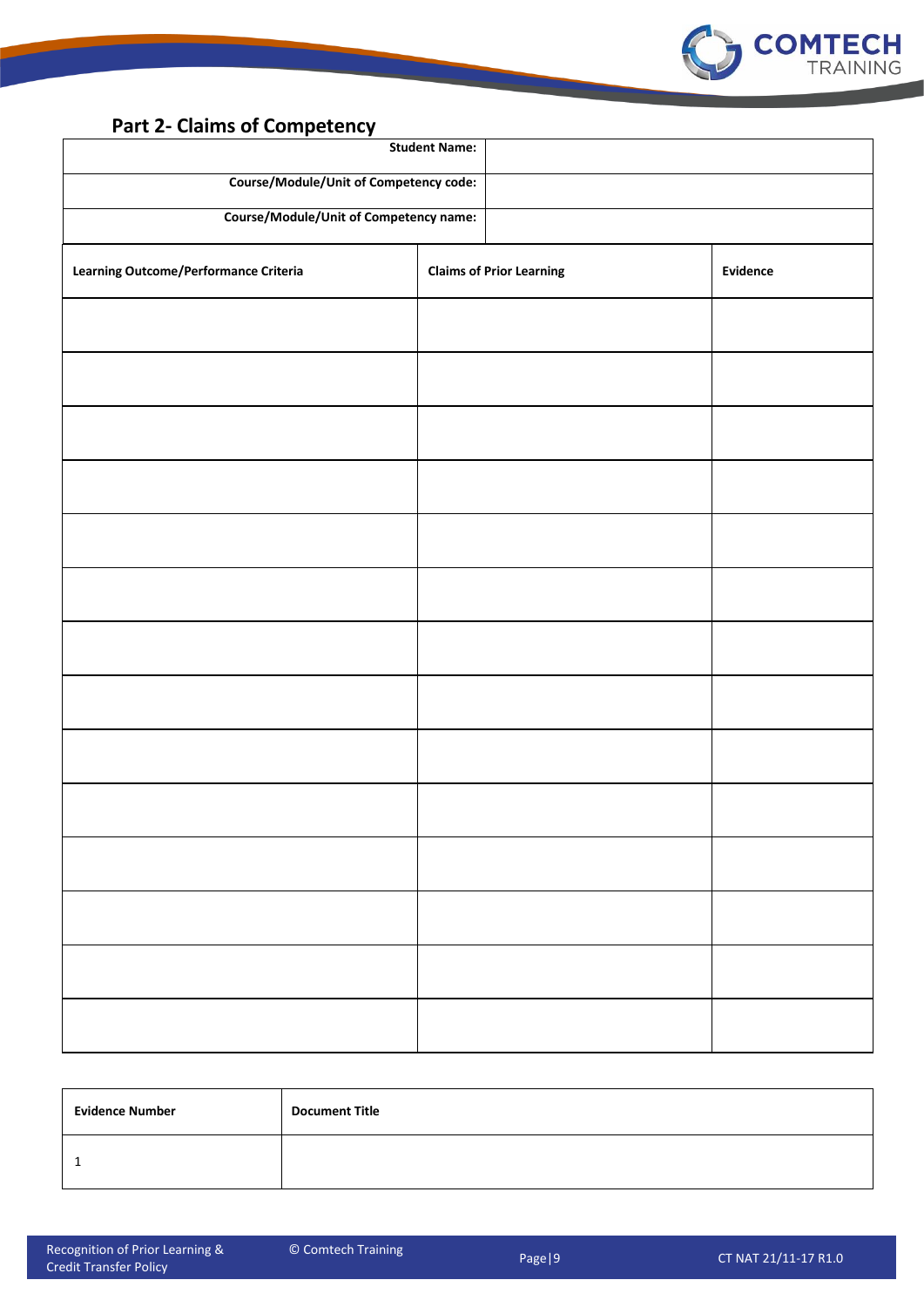

| $\mathbf 2$      |  |
|------------------|--|
| $\mathbf{3}$     |  |
| $\overline{4}$   |  |
| $\mathsf S$      |  |
| $\boldsymbol{6}$ |  |
| $\overline{7}$   |  |
| $\bf 8$          |  |
| $\boldsymbol{9}$ |  |
| $10\,$           |  |
| $11\,$           |  |
| $12\,$           |  |
| $13\,$           |  |
| $14\,$           |  |
| $15\,$           |  |
| ${\bf 16}$       |  |
| $19\,$           |  |

| Office use only                                                                                                                 |                                                                               |                      |         |  |  |  |  |  |  |
|---------------------------------------------------------------------------------------------------------------------------------|-------------------------------------------------------------------------------|----------------------|---------|--|--|--|--|--|--|
| <b>Assessor information</b>                                                                                                     |                                                                               |                      |         |  |  |  |  |  |  |
| Application must be registered with Student Administration before processing - Add additional pages if more than 6 elements are |                                                                               |                      |         |  |  |  |  |  |  |
| Evidence                                                                                                                        | Evidence meets requirements (if "unsatisfactory", reason must be documented). |                      |         |  |  |  |  |  |  |
|                                                                                                                                 | Satisfactory/ Unsatisfactory                                                  | <b>Evidence Used</b> | Comment |  |  |  |  |  |  |